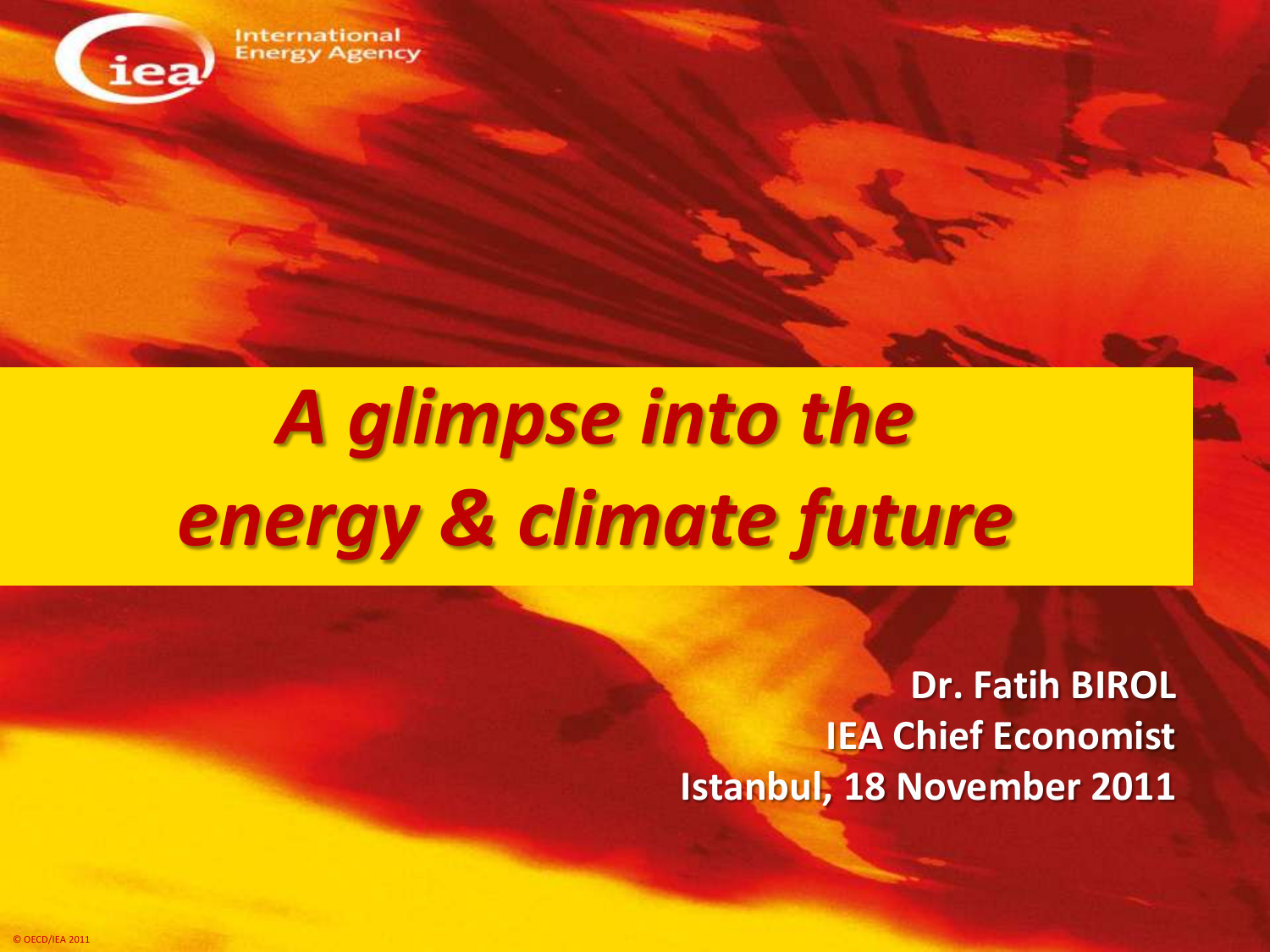#### *Fresh challenges add to already worrying trends*

- **Economic concerns have diverted attention from energy policy and limited the means of intervention**
- **Post-Fukushima, nuclear is facing uncertainty**
- **MENA turmoil raised questions about region's investment plans**
- **Some key trends are pointing in worrying directions:**
	- *CO<sup>2</sup> emissions rebounded to a record high*
	- *energy efficiency of global economy worsened for 2nd straight year*
	- *spending on oil imports is near record highs*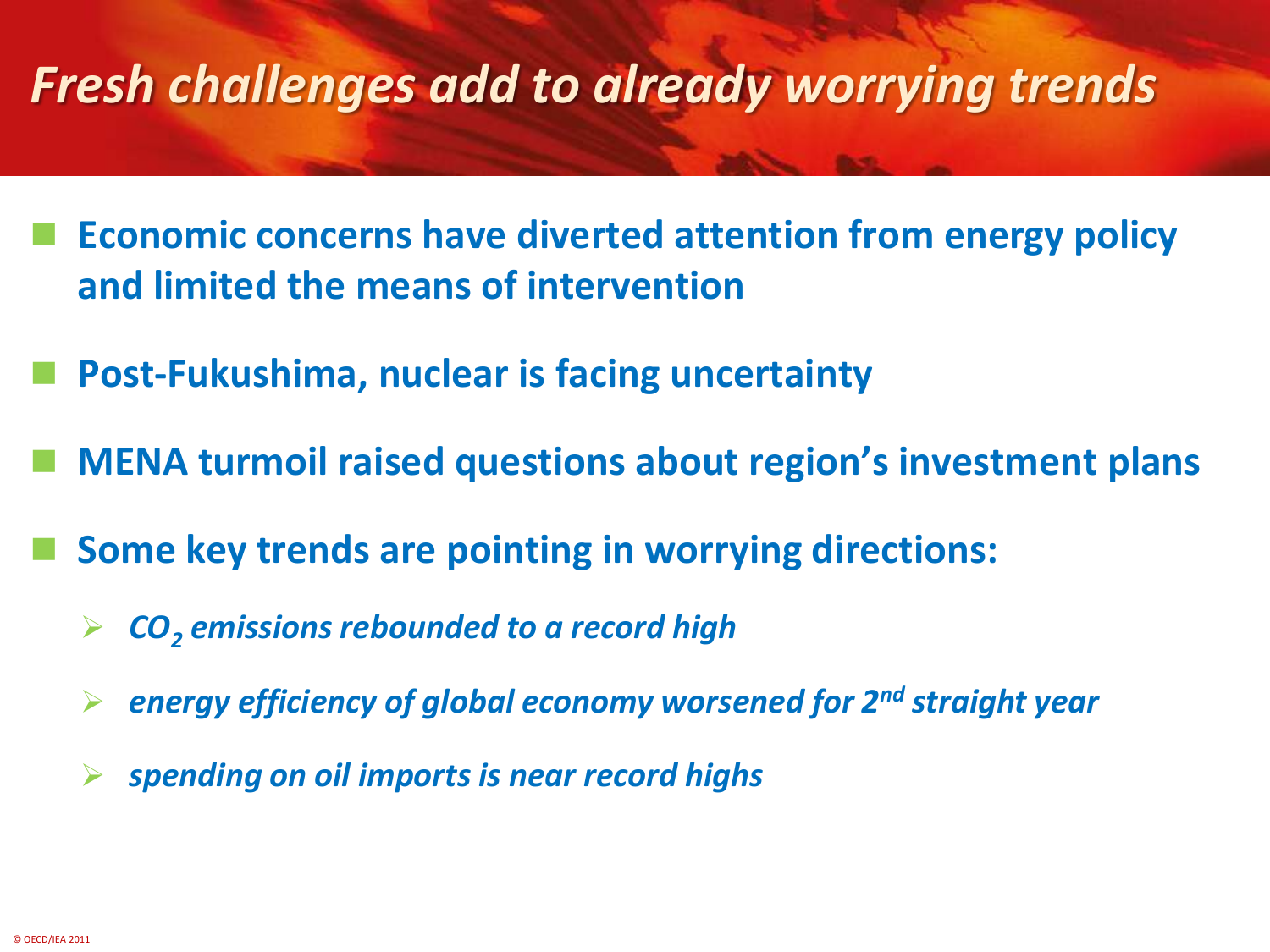### *Emerging economies continue to drive global energy demand*

#### **Growth in primary energy demand**



#### *Global energy demand increases by one-third from 2010 to 2035, with China & India accounting for 50% of the growth*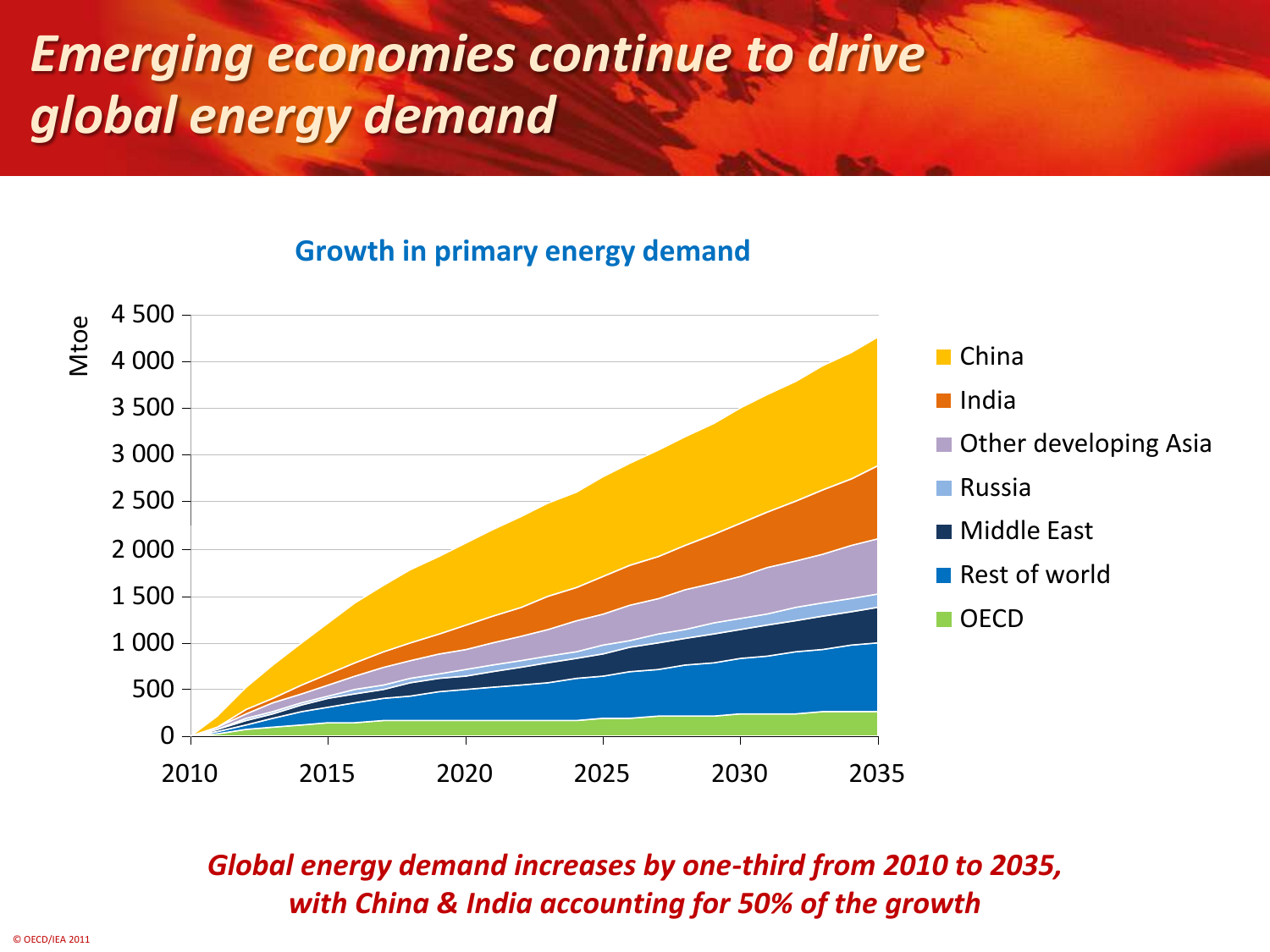### *Energy poverty is widespread*



*1.3 billion people in the world live without electricity and 2.7 billion live without clean cooking facilities*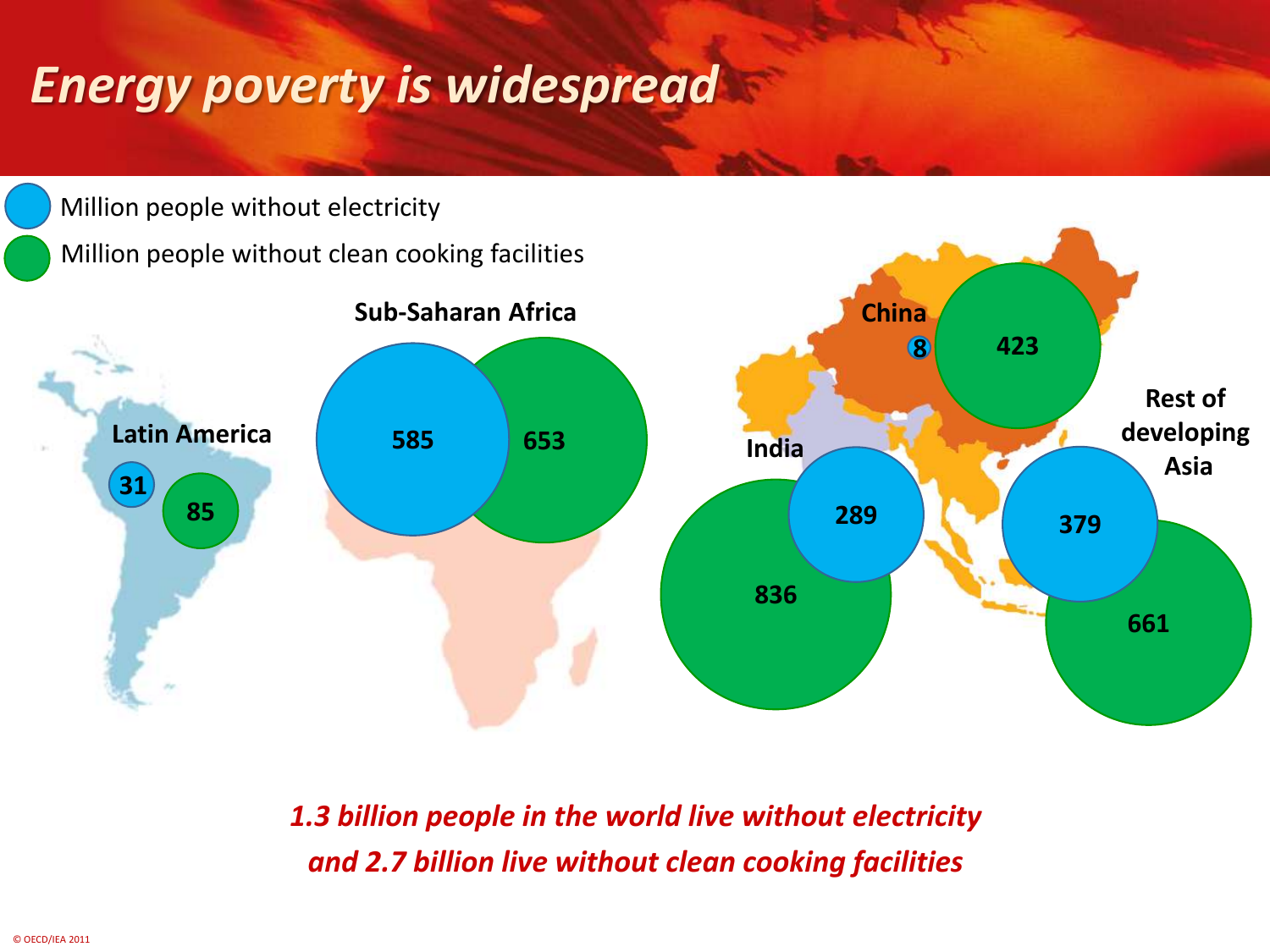### *Implications of modern energy for all*



*Achieving modern energy for all would only have a negligible impact on energy security and climate change*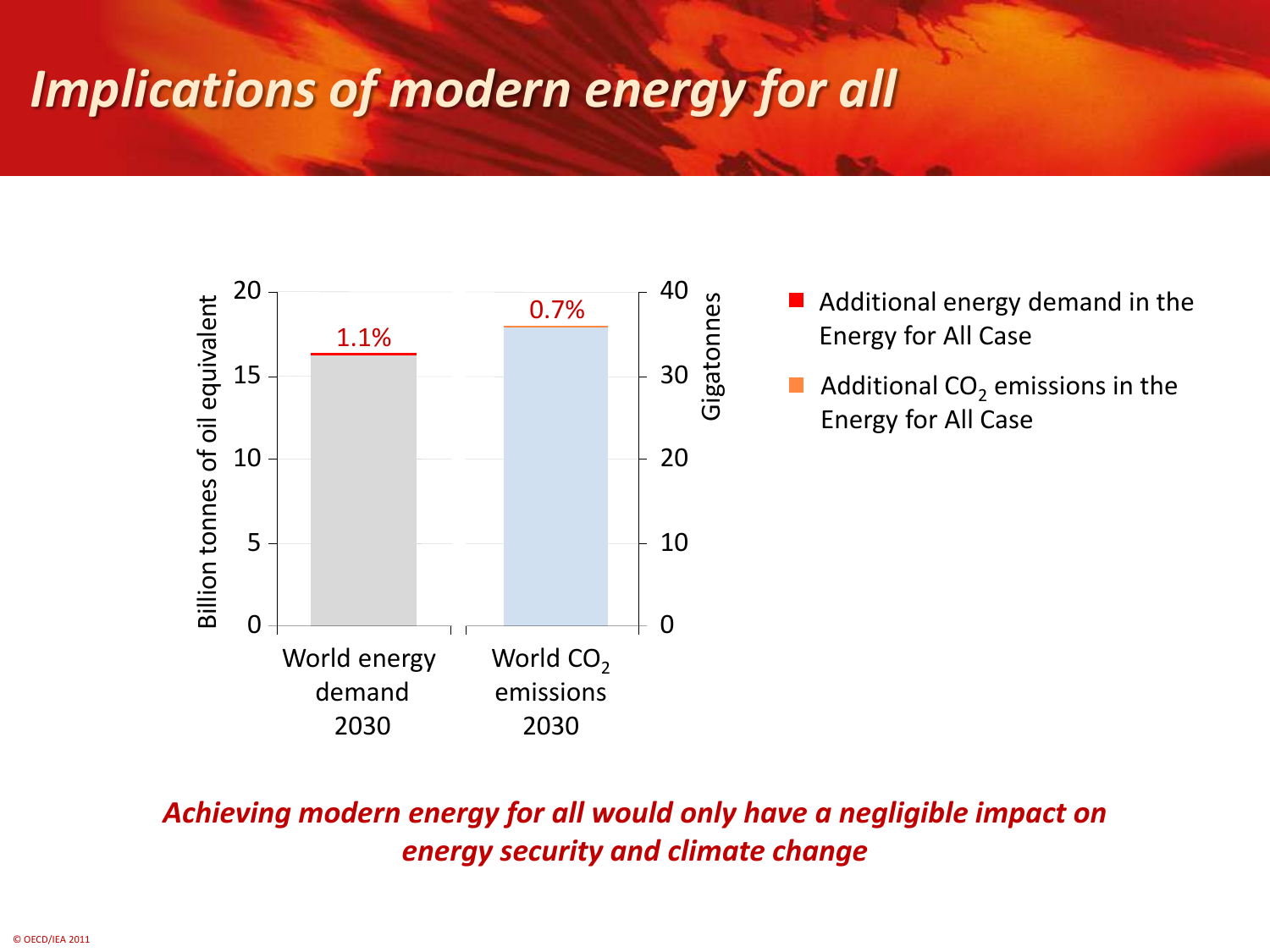### *Fossil-fuel consumption subsidies for top twenty-five countries, 2010*



*Oil products had the largest subsidies at \$193 billion, followed by natural gas at \$91 billion, while fossil-fuel subsidies resulting from the under-pricing of electricity reached \$122 billion*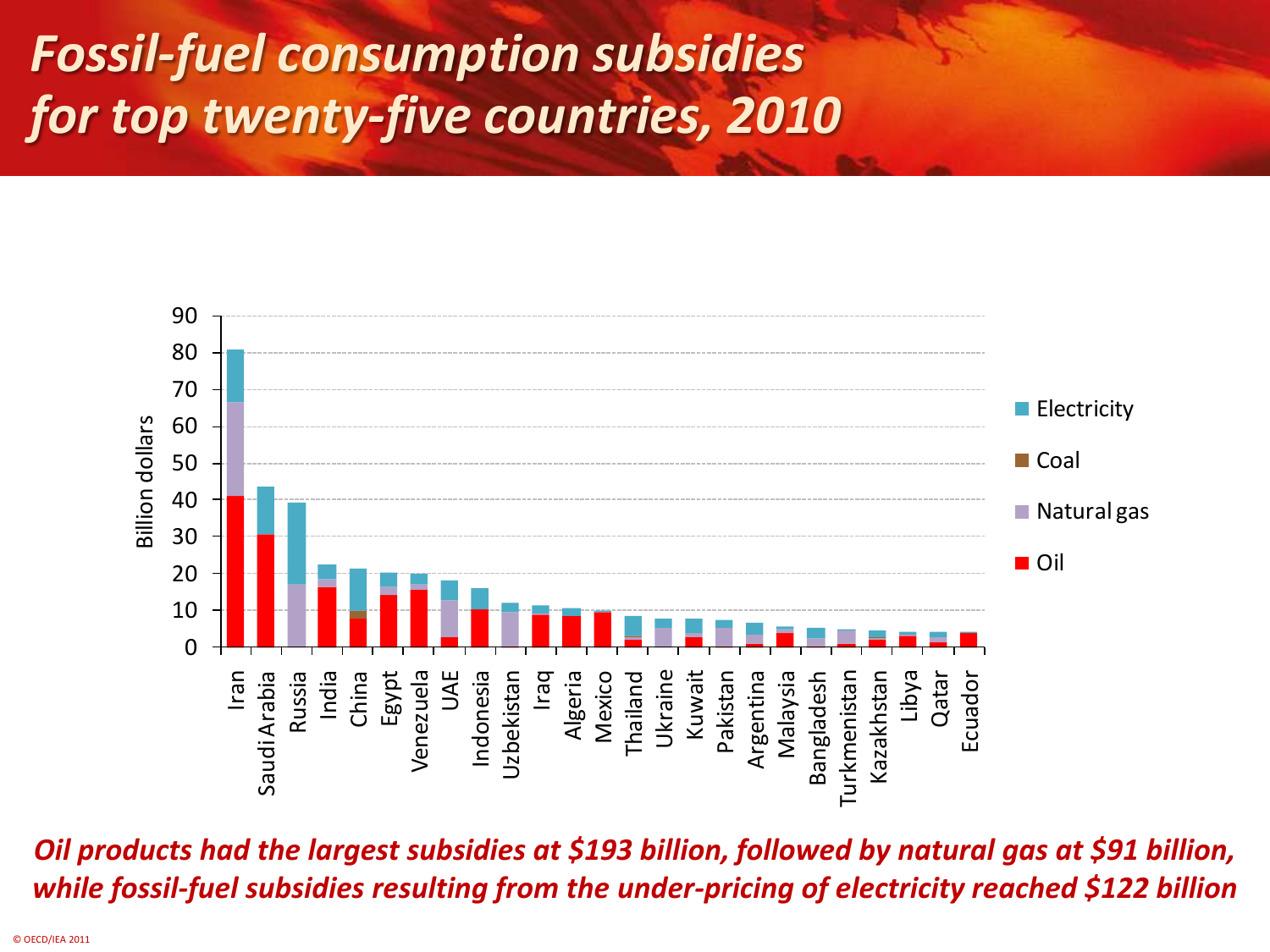### *Cutting fossil-fuel subsidies would bring economic, energy & environmental benefits*

- **Without further reform, spending on fossil-fuel consumption subsidies is set to reach \$660 billion in 2020, or 0.7% of global GDP**
- **Phasing-out fossil-fuel consumptions subsidies by 2020 would:**
	- *slash growth in energy demand by 4.1%*
	- *reduce growth in oil demand by 3.7 mb/d*
	- *cut growth in CO2 emissions by 1.7 Gt*
- **Many countries have started or planned reforms since early-2010**
	- *key driver has been fiscal pressure on government budgets*
	- *G20 & APEC commitments have also underpinned many reform efforts*
	- *much more remains to be done to realise full extent of benefits*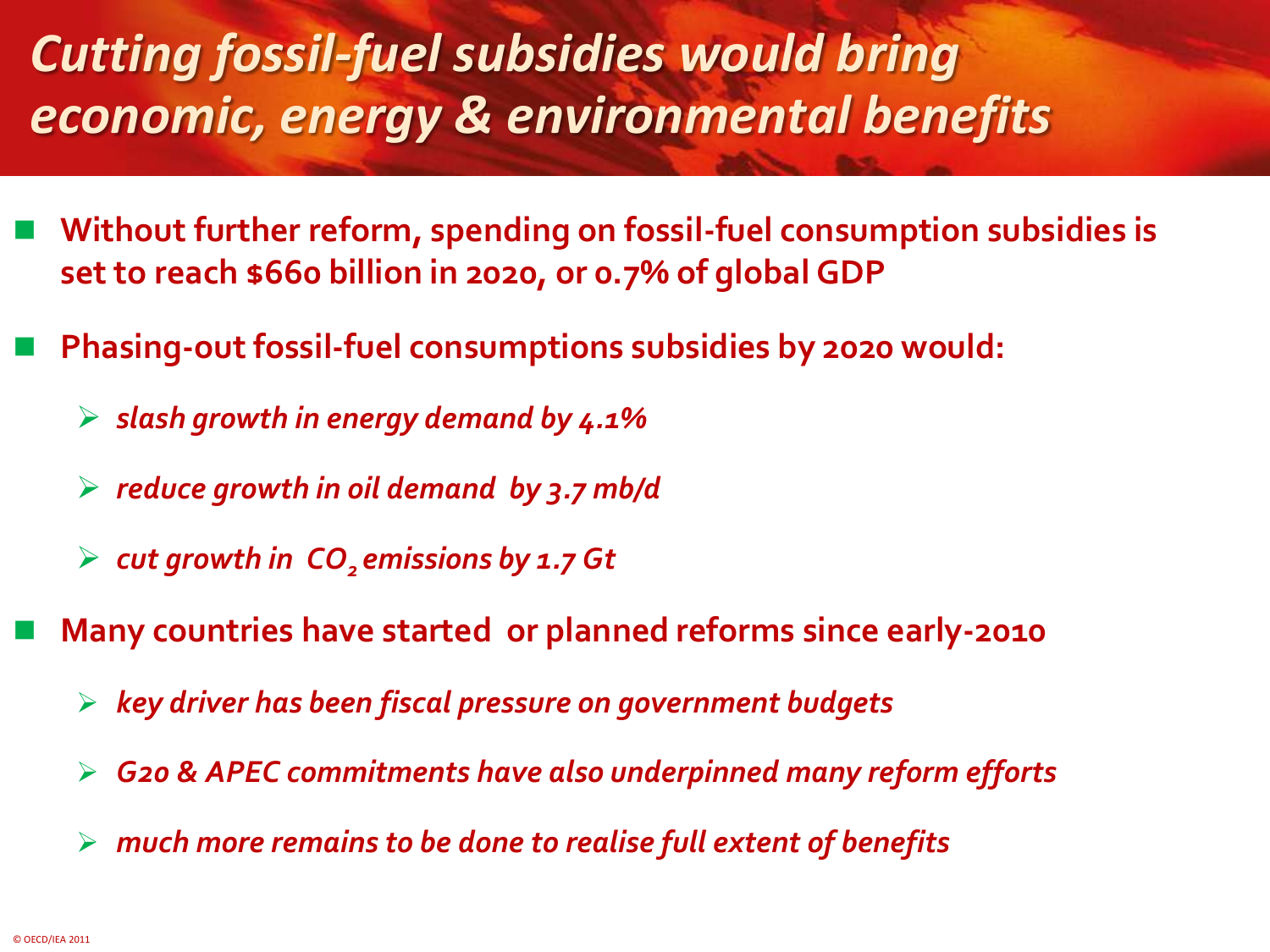## *Planned policies will not halt the rise in CO<sup>2</sup> emissions*



#### *Global emissions slow but still rise by 18% between 2009 & 2035 - a trend consistent with a catastrophic rise in global temperature*

© OECD/IEA 2011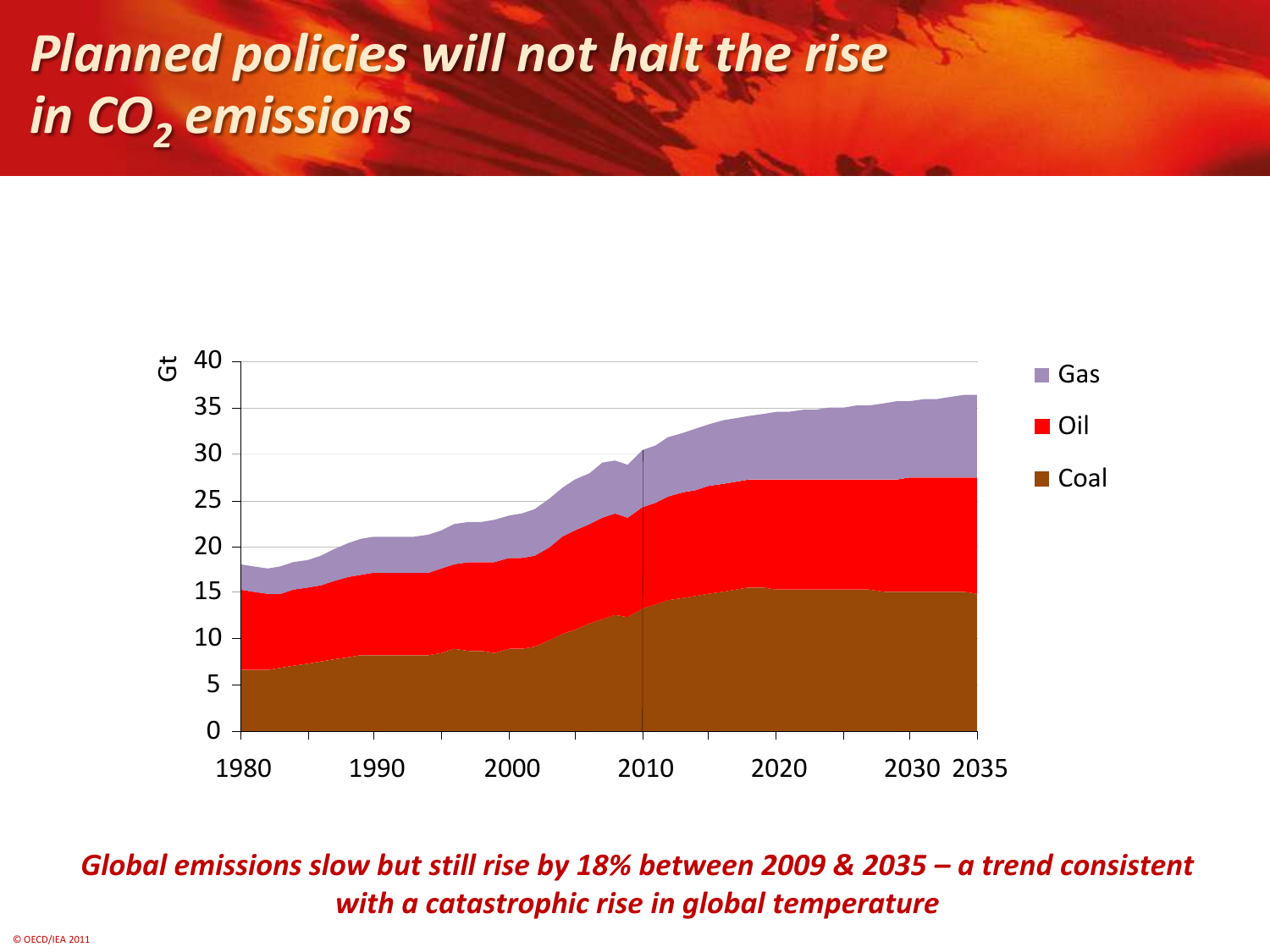### *Energy is at the heart of the climate challenge*



#### **Cumulative energy-related CO<sup>2</sup> emissions in selected regions**

*By 2035, cumulative CO<sup>2</sup> emissions from today exceed three-quarters of the total since 1900, and China's per-capita emissions match the OECD average*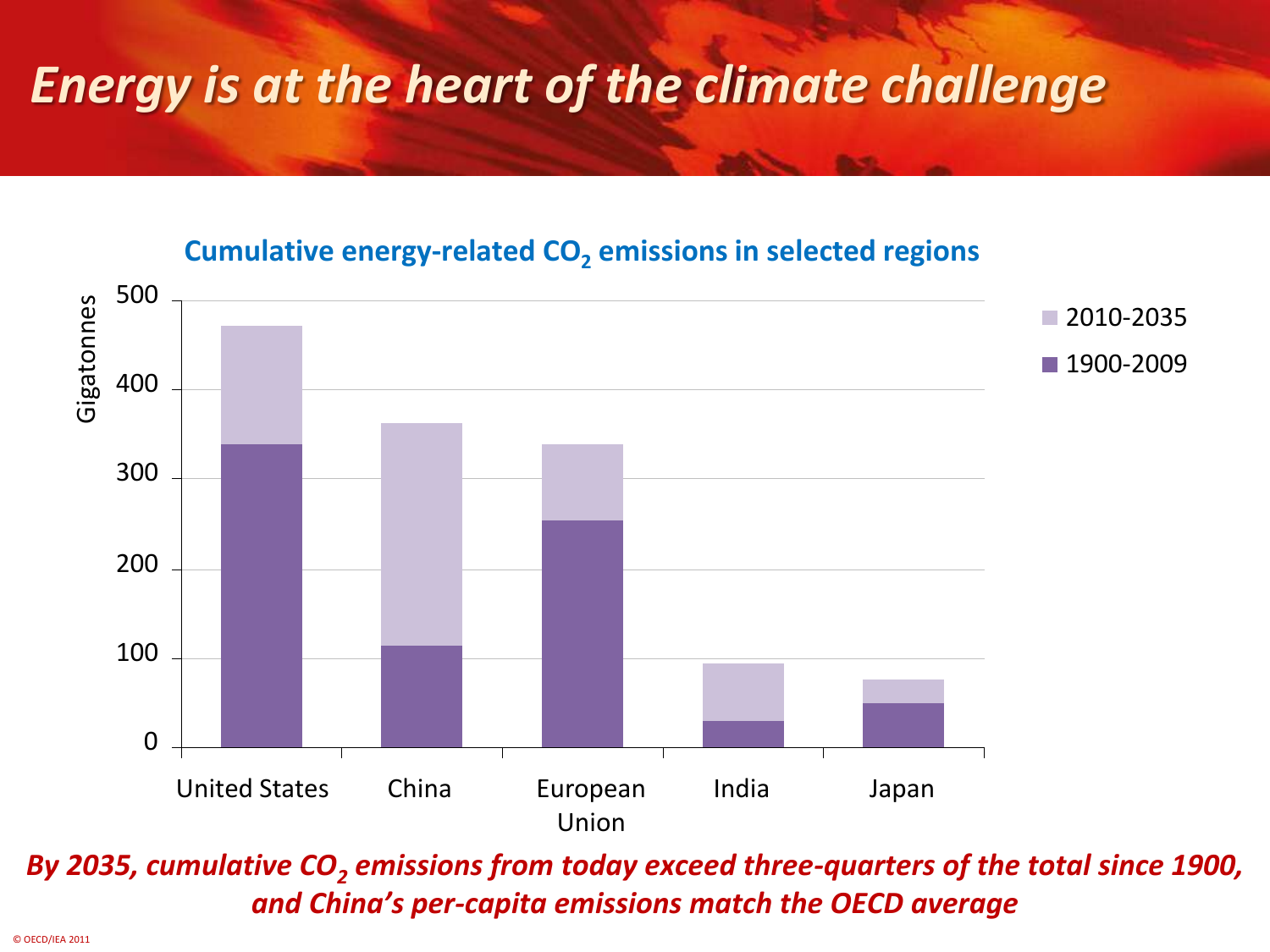#### *Door to 2°C is closing, but will we be "locked-in" ?*



#### *Without further action, by 2017 all CO<sup>2</sup> emissions permitted in the 450 Scenario will be "locked-in" by existing power plants, factories, buildings, etc*

© OECD/IEA 2011